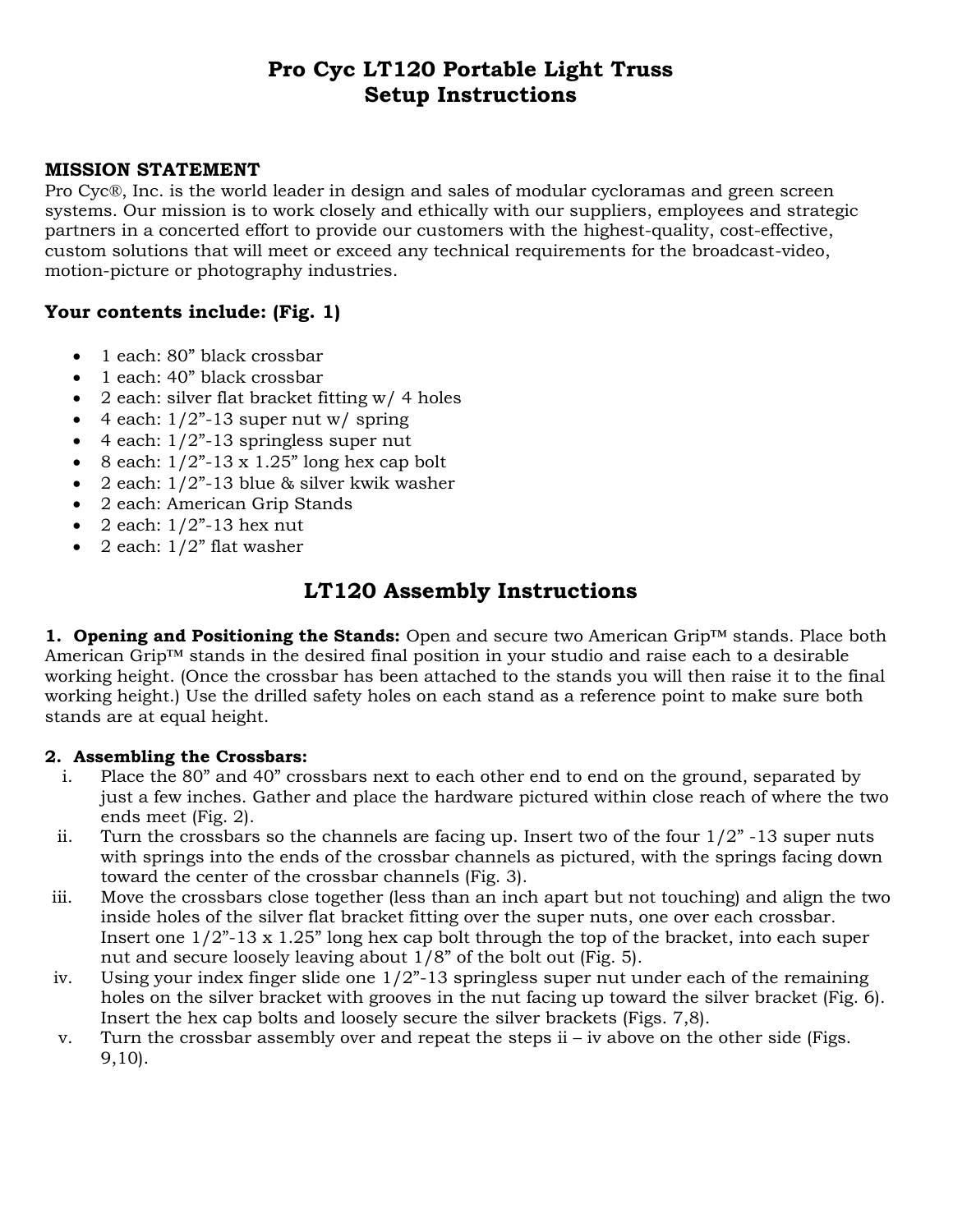**3. Tightening the Crossbar Assembly:** Once the brackets are loosely secured on both sides, grip the crossbars firmly on both sides of the silver bracket and push them together as close as possible (Fig. 11) making sure the bolts are equal on both sides of the seam. Using a ratchet, tighten each of the 8 bolts very tightly, firmly securing the crossbars together (Fig. 12). For maximum security and stability, we suggest using a torque wrench and tightening each bolt to 60 foot pounds (Fig. 13).

**4. Placing the Assembled Crossbar on the Stands:** Using two people lift the crossbar assembly up onto the threaded studs on top of the American Grip stands, inserting the threaded studs through the outermost holes at each end of the crossbar channel (Fig. 14). Place the  $1/2$ " flat washers over the threaded fittings and secure with the  $1/2$ "-13 hex nuts over the washers (Figs. 15,16). Once the crossbar is secured on the stands, insert the two  $1/2$ "-13 blue & silver kwik washers into the channel on the underside of the crossbar (Fig. 17). Once inserted, twist 90 degrees to secure. The kwik washers can slide along the channel to the desired position.

**5. Attaching Lights:** Fig. 18 shows the crossbar attached to the stands before they have been raised to their final height. Depending on the type of lights you will be hanging, attach the appropriate Pro Cyc adapters (sold separately) to the blue and silver kwik washers and then secure the lights and safety cable.

**6. Raising the Stands:** Using one person on each stand, grip the stands firmly with both hands, loosen the handle and raise each stand simultaneously until they are at the desired final height. Use the drilled safety holes as a reference point to make sure both stands are at equal height. Once desired height has been confirmed on both stands, tighten securely with the handle, then insert the cable secured cotter pins on each stand in the safety hole closest to and just above the handle, then lock with the wire clip (Figs. 15,16).



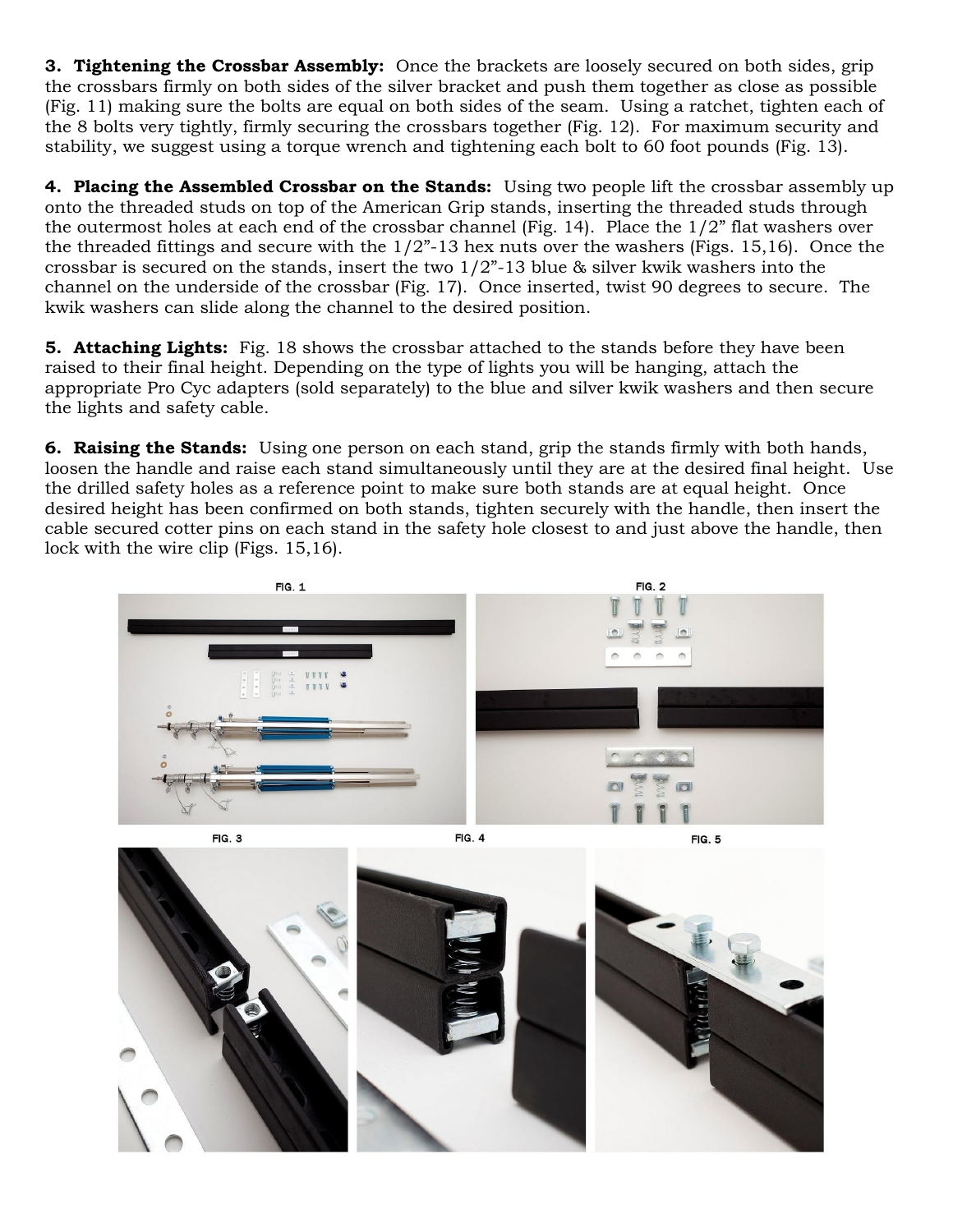**FIG. 6** 

**FIG. 7** 







FIG. 11







FIG. 12